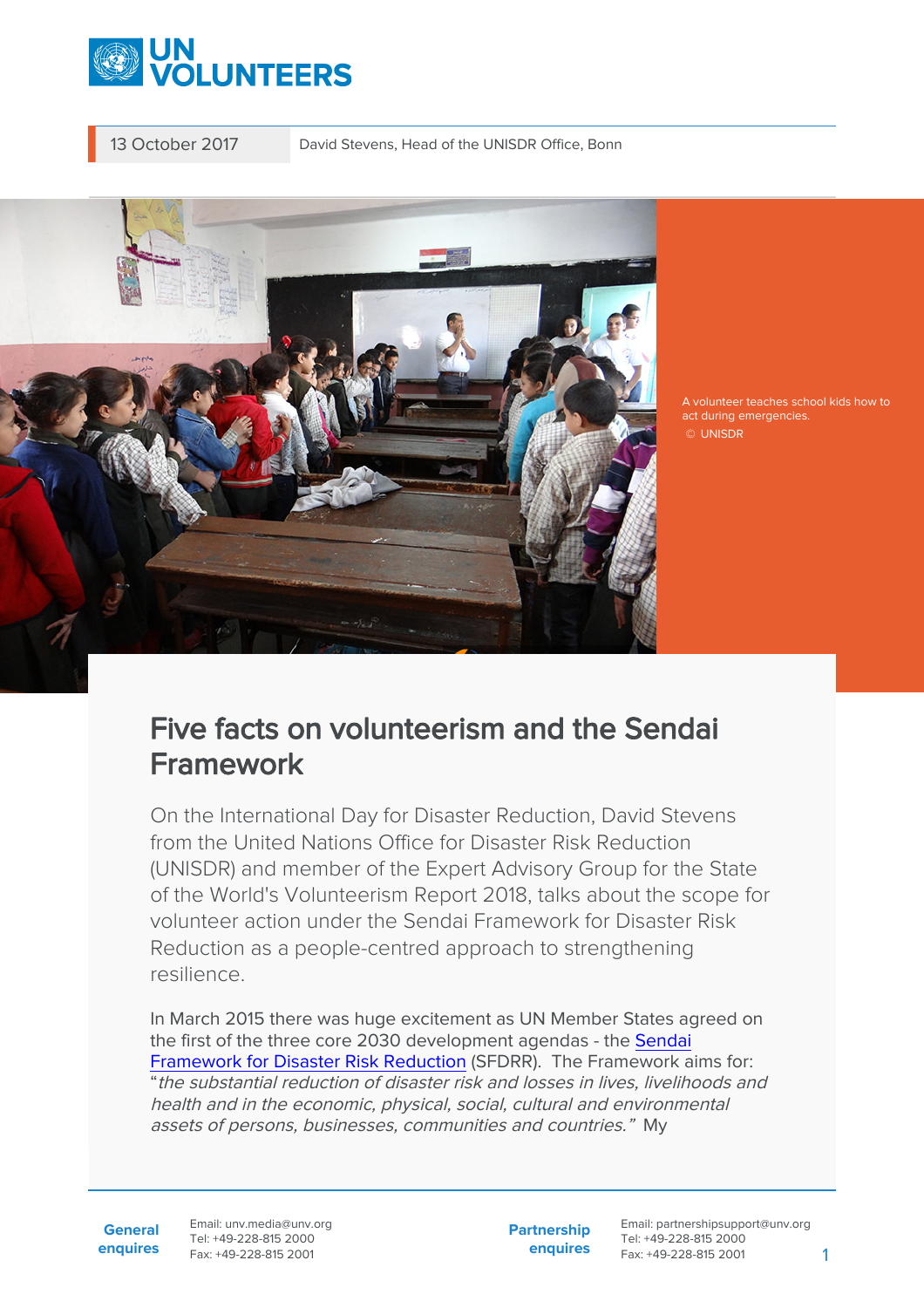

organization, the United Nations Office for Disaster Risk Reduction (UNISDR) is now working to help countries implement actions under the Framework, whilst also building coherence between Sendai, th[e Sustainable](http://www.un.org/sustainabledevelopment/sustainable-development-goals/) [Development Goals](http://www.un.org/sustainabledevelopment/sustainable-development-goals/), and the [Paris Agreement.](https://unfccc.int/paris_agreement/items/9485.php)

Perhaps what we can be most proud of, is that while building on the previous [Hyogo Framework for Action 2005-2015](https://www.unisdr.org/we/coordinate/hfa), Sendai takes a massive step forward by thinking about how we tackle new risks that will emerge over the next 15 years and beyond. The seven Global Targets of the SFDRR move beyond reducing existing risks, to also looking at the prevention of future risk, and strengthening resilience to future disasters. This brings the disaster risk reduction (DRR) focus of the Framework much closer to the climate change agenda.

The SFDRR also acknowledges and harnesses the wide range of roles that volunteers can play in supporting risk reduction efforts around the world. So, on the International Day of Disaster Reduction, I'd like to share five facts about volunteering and the Sendai Framework:

#### 1. Like the Hyogo Framework before it, volunteers are recognized as key stakeholders in the implementation of the Sendai Framework.

The [SFDRR](https://www.unisdr.org/we/inform/publications/43291) calls for 'a broader, more people-centred approach to disaster risk reduction, and notes that governments should engage volunteers and others in the design and implementation of policies, principles and standards.'

Under Priority 1 of the Framework ("Understanding Disaster Risk") the role of volunteers in creating and sharing DRR knowledge and best practices is highlighted. Under Priority 4 ("Enhancing disaster preparedness for effective response and to "Build Back Better" in recovery, rehabilitation and reconstruction") the need to train volunteers to respond to disasters is acknowledged.

## 2. Community involvement is central to all successful DRR activities and volunteering can play a leading role in promoting participatory approaches.

Countries, regions and cities have already, in many cases, included relevant goals and targets in their Sendai implementation plans to make this a reality. But there are still gaps and challenges to ensure that this is not just a top down exercise.

Experience shows the need for volunteers, volunteering organizations, and

General Email: unv.media@unv.org **enquires** Fax: +49-228-815 2001 Tel: +49-228-815 2000

**Partnership enquires**

Email: partnershipsupport@unv.org Tel: +49-228-815 2000 Fax: +49-228-815 2001 2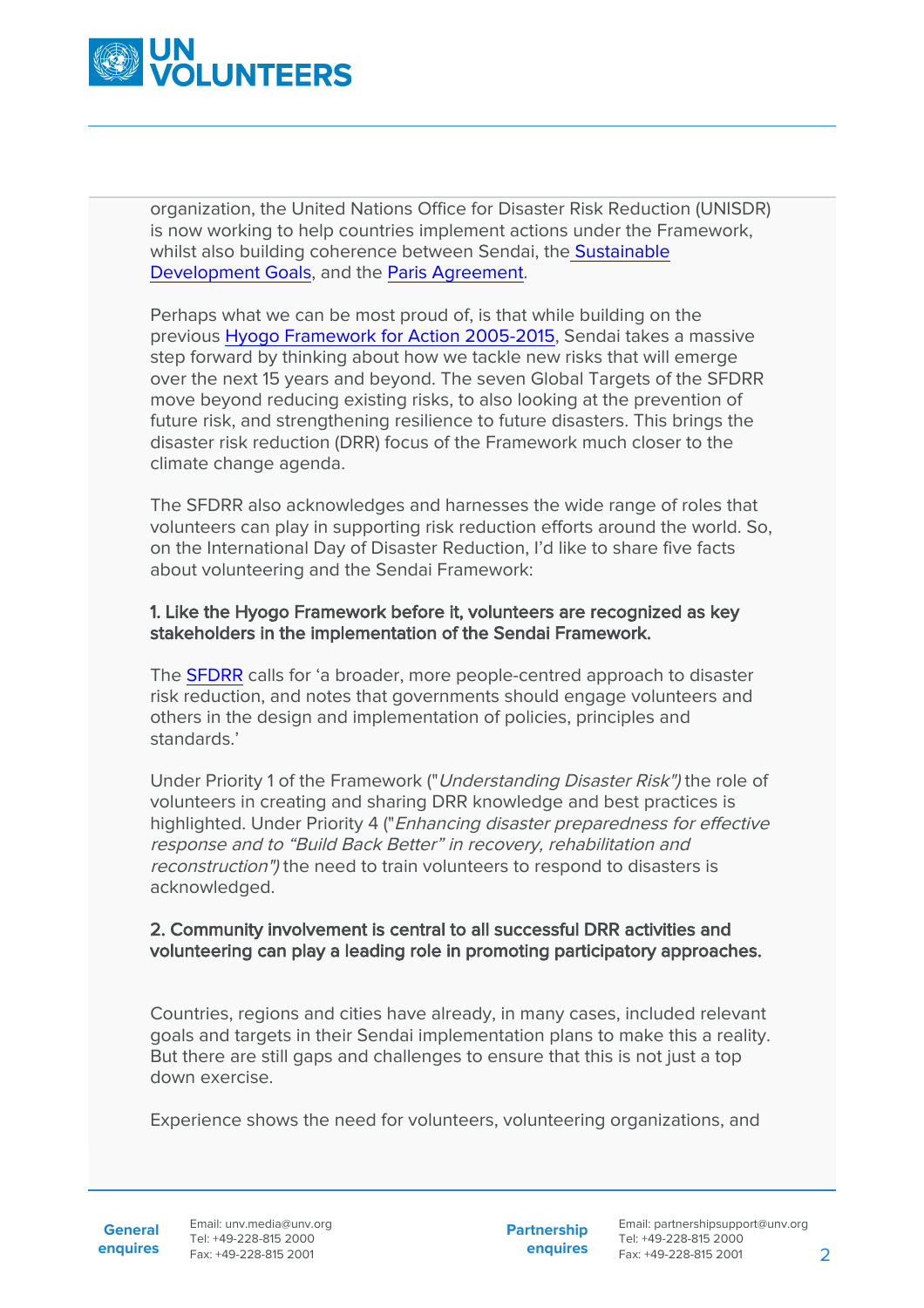

community-based organizations to work with public institutions to provide specific knowledge and pragmatic guidance in the development and implementation of normative frameworks, standards, and plans for disaster risk reduction.

## 3. We know that there is still much to do to fully realize inclusive community involvement.

Recognizing that they are disproportionally affected by disasters, yet underrepresented in decision-making processes, the need for greater leadership and participation of women, children, youth, persons with disabilities, indigenous people, and migrants is strongly recognised by the SFDRR as crucial for the effective implementation of local, national, regional and global DRR plans and strategies. Volunteering can enable these under-represented groups to play a more active role, contributing to increased awareness, more resilient communities, and a more inclusive culture of disaster risk prevention.

Local governments are encouraged to base their DRR strategies and plans on local communities' needs, knowledge, and engagement. A key opportunity to aim for is the Framework's Target E which is to substantially increase the number of countries with national and local disaster risk reduction strategies by 2020. Volunteers can play a key role in supporting local governments in this endeavour, including by ensuring that the voices of those furthest behind are there at all stages of planning, implementation and monitoring.

## 4. The [2017 Global Platform](https://www.unisdr.org/conferences/2017/globalplatform/en) in Cancun highlighted that volunteerism continues to be a fundamental resource for resilience that needs to be leveraged and supported.

Following the World Conference in Sendai, member states again got together in Cancun, Mexico from 24 – 26 May 2017 for the Fifth Session of the Global Platform for Disaster Risk Reduction. The [Chair`s summary](https://www.preventionweb.net/publications/view/53989) from that meeting stressed again that volunteerism continues to be an important resource for resilience, singling out the critical role played by the [International Federation of Red Cross and Red Crescent Societes](https://www.ifrc.org/) in responding to crises. A number of other volunteer organizations, civil society organizations, and governments working with volunteers actively participated in the summit.

## 5. UNISDR is currently developing a Partnership Strategy for 2018 that involves volunteers.

**General**

**enquires** Tel: +49-228-815 2000 Fax: +49-228-815 2001 Email: unv.media@unv.org<br>Tel: +49-228-815.2000

**Partnership enquires**

Email: partnershipsupport@unv.org Tel: +49-228-815 2000 Fax: +49-228-815 2001 3